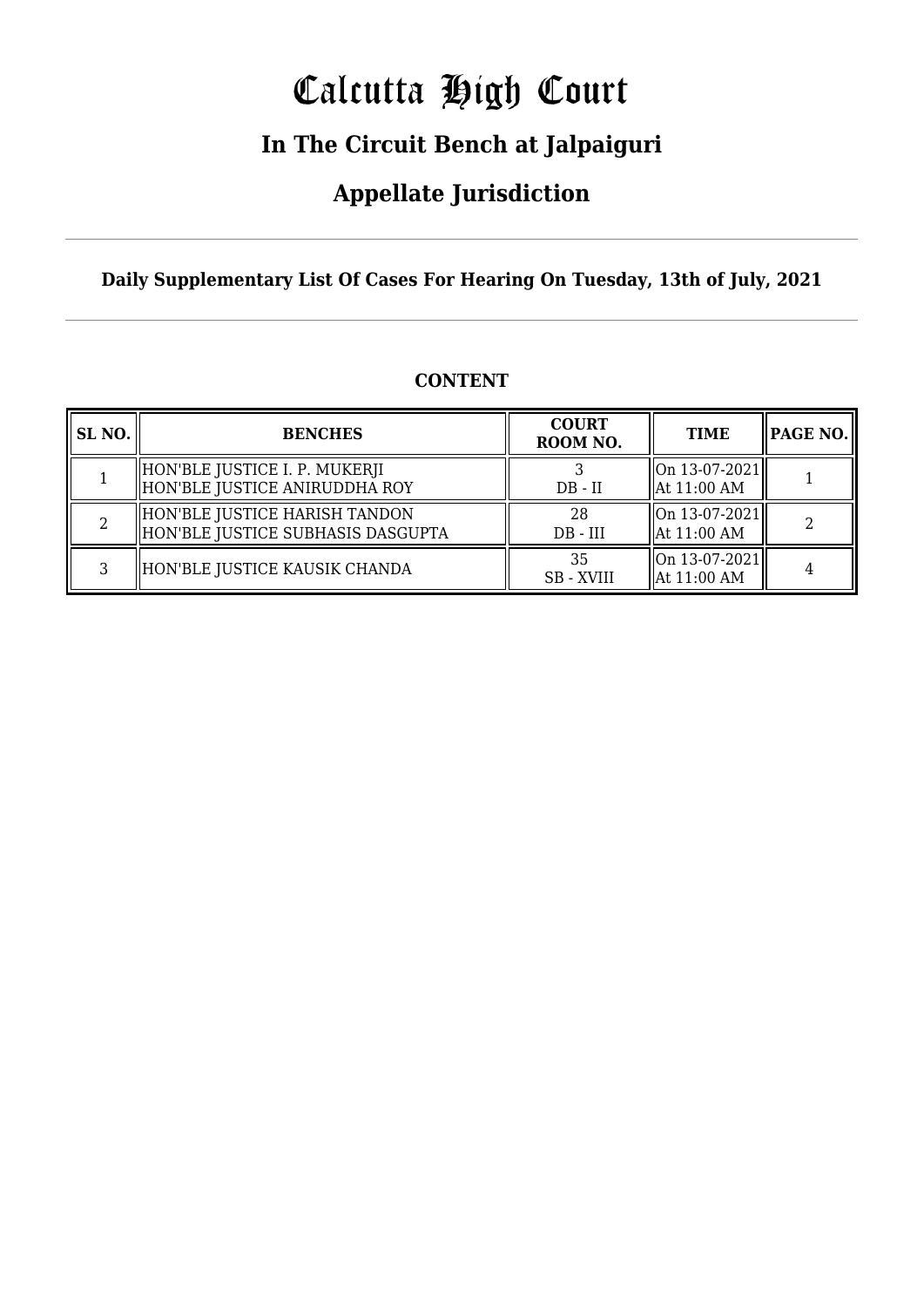

## Calcutta High Court **In The Circuit Bench at Jalpaiguri Appellate Side**

**DAILY CAUSELIST For Tuesday The 13th July 2021**

**COURT NO. 3**

**DIVISION BENCH (DB - II)**

**AT 11:00 AM**

**HON'BLE JUSTICE I. P. MUKERJI HON'BLE JUSTICE ANIRUDDHA ROY (VIA VIDEO CONFERENCE)**

**FROM PRINCIPAL BENCH**

#### **FOR ADMISSION**

1 SAT/12/2021 BIRENDRA NATH BISWAS

VS SIMA DEY AND ANR MUKUNDA LAL SARKAR

IA NO: CAN/1/2021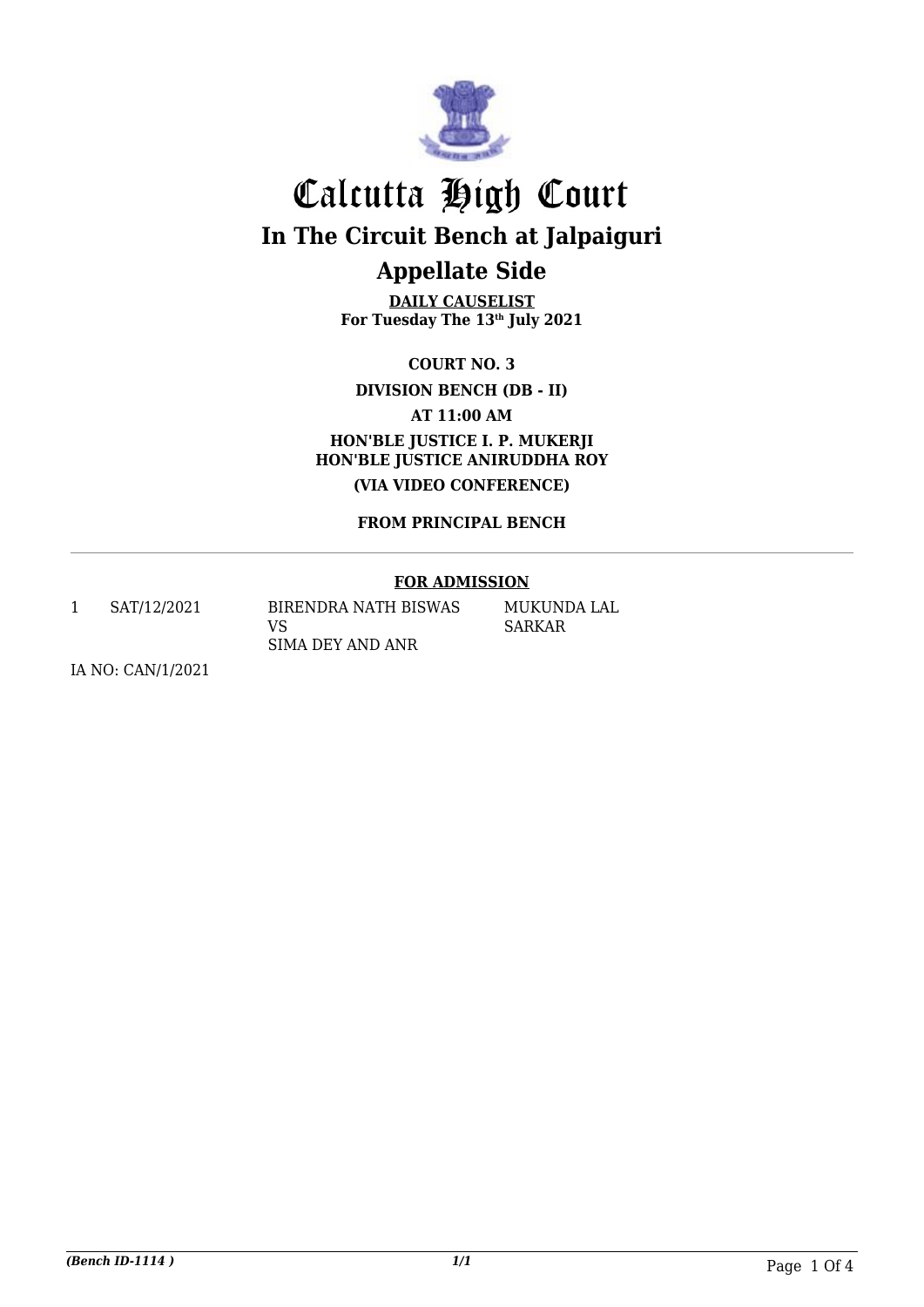

### Calcutta High Court **In The Circuit Bench at Jalpaiguri Appellate Side**

**DAILY CAUSELIST For Tuesday The 13th July 2021**

#### **COURT NO. 28 DIVISION BENCH (DB - III) AT 11:00 AM HON'BLE JUSTICE HARISH TANDON HON'BLE JUSTICE SUBHASIS DASGUPTA (VIA VIDEO CONFERENCE)**

#### **FROM PRINCIPAL BENCH**

**NOTE : IF THE PETITIONER DOSE NOT APPEAR UNDER THE HEADING "FOR ORDER" ,THE SAME WILL BE DISMISSED.**

|                |                                   | <b>FOR ORDERS</b>                                                                        |                                         |  |  |  |
|----------------|-----------------------------------|------------------------------------------------------------------------------------------|-----------------------------------------|--|--|--|
| 1              | CRM/650/2021                      | KASIMUDDIN MD.<br>VS<br>STATE OF WEST BENGAL                                             | DEBORSHI DHAR                           |  |  |  |
| $\overline{2}$ | CRM/651/2021                      | <b>SANTOSH BARMAN</b><br><b>VS</b><br>STATE OF WEST BENGAL                               | <b>DEBORSHI DHAR</b>                    |  |  |  |
| 3              | CRM/655/2021                      | NARATTAM MANDAL<br><b>VS</b><br>STATE OF WEST BENGAL                                     | DEBORSHI DHAR                           |  |  |  |
|                |                                   |                                                                                          | PERSONAL APPEARANCE                     |  |  |  |
| 4              | CRM/691/2021                      | PACHA MADAK @ SUKESHWAR<br><b>MODAK AND ANR</b><br><b>VS</b><br>THE STATE OF WEST BENGAL | HILLOL SAHA PODDER                      |  |  |  |
|                | APPLICATION FOR ANTICIPATORY BAIL |                                                                                          |                                         |  |  |  |
| 5              | CRM/626/2021                      | DILIP SARKAR<br><b>VS</b><br>THE STATE OF WEST BENGAL                                    | JAYDEEP KANTA BHOWMIK                   |  |  |  |
| 6              | CRM/664/2021                      | MD. ANWARUL SHEIKH AND ORS<br><b>VS</b><br>THE STATE OF WEST BENGAL                      | JAYDEEP KANTA BHOWMIK                   |  |  |  |
| 7              | CRM/665/2021                      | BAPPA SARKAR AND ANR<br><b>VS</b><br>THE STATE OF WEST BENGAL                            | JAYDEEP KANTA BHOWMIK                   |  |  |  |
| 8              | CRM/672/2021                      | <b>AJAY SARKAR</b><br><b>VS</b><br>THE STATE OF WEST BENGAL                              | DEBAJIT KUNDU                           |  |  |  |
| 9              | CRM/677/2021                      | PRASENJIT ROY @ HANG<br><b>VS</b><br>STATE OF WEST BENGAL AND<br>ORS.                    | PRAVAS BHATTACHARYA                     |  |  |  |
| 10             | CRM/707/2021                      | MAJINUR RAHAMAN AND ORS<br>VS<br>THE STATE OF WEST BENGAL                                | <b>SUBHASISH MISRA</b>                  |  |  |  |
| 11             | CRM/710/2021                      | SURANJIT SARKAR<br><b>VS</b><br>State of West Bengal                                     | <b>KUSHAL KUMAR</b><br><b>MUKHERJEE</b> |  |  |  |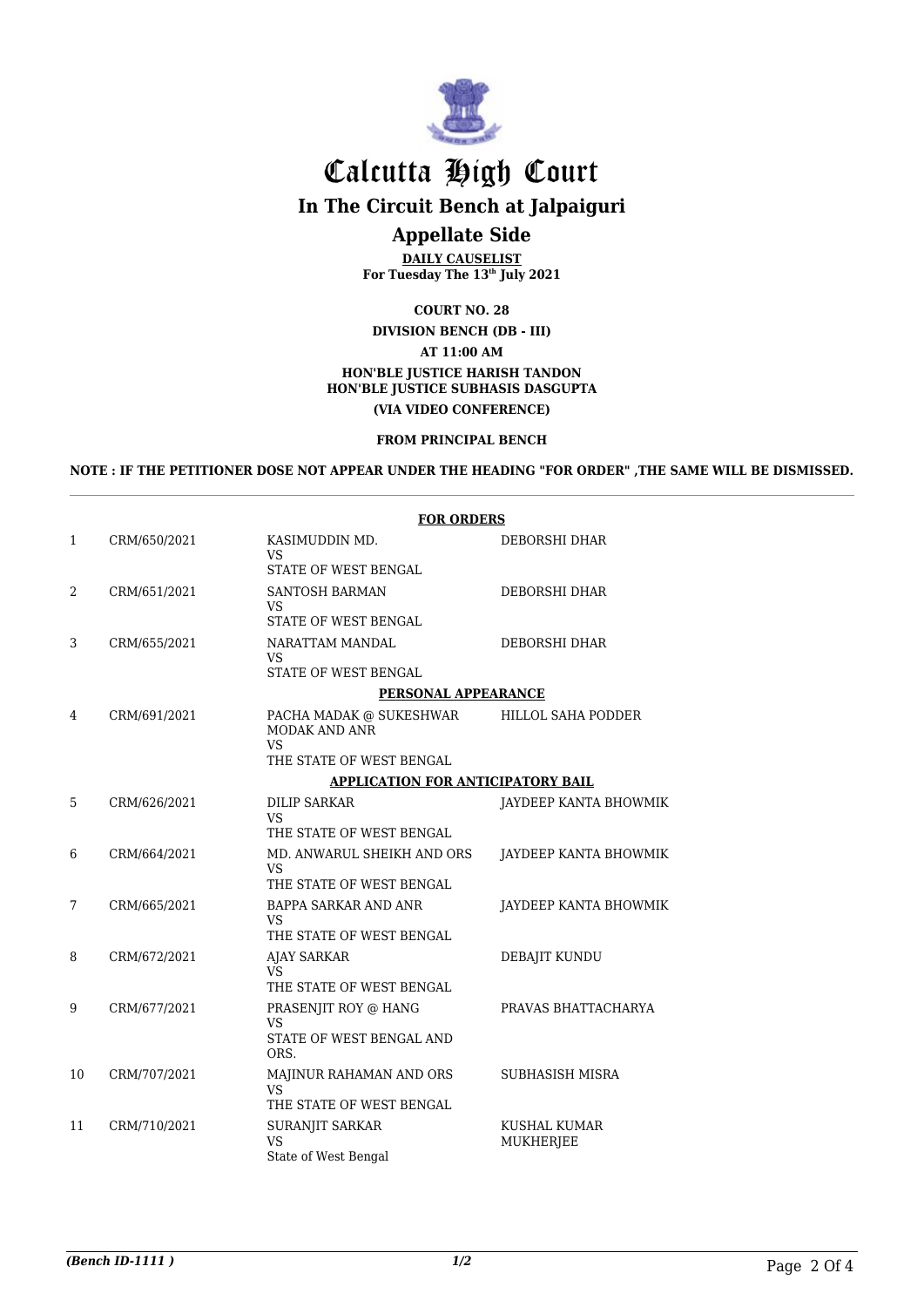#### *DAILY CAUSELIST COURT NO 28-FOR TUESDAY THE 13TH JULY 2021 HIGH COURT OF CALCUTTA - 2 -*

| 12 | CRM/711/2021       | KIRAN CHANDRA HALDAR @<br><b>KIRAN HALDAR</b><br>VS                          | SHAHAN SHAH                                 |  |  |  |
|----|--------------------|------------------------------------------------------------------------------|---------------------------------------------|--|--|--|
|    |                    | State of West Bengal                                                         |                                             |  |  |  |
| 13 | CRM/713/2021       | BIRAJ CHANDRA PAUL<br>VS<br>State of West Bengal                             | <b>BAIDURYA GHOSAL</b>                      |  |  |  |
| 14 | CRM/720/2021       | DIPAL MUKHIA<br>VS                                                           | RANJIT SINGH                                |  |  |  |
|    |                    | State of West Bengal                                                         |                                             |  |  |  |
| 15 | CRM/724/2021       | ARJUN SARKAR<br><b>VS</b><br>State of West Bengal                            | RATAN CHANDRA ROY                           |  |  |  |
| 16 | CRM/726/2021       | AKKES ALI@AKKESH SEKH AND<br><b>ORS</b><br><b>VS</b><br>State of West Bengal | RATAN CHANDRA ROY                           |  |  |  |
|    |                    | <b>APPLICATION FOR BAIL</b>                                                  |                                             |  |  |  |
| 17 | CRM/563/2021       | <b>UJJAL SARKAR</b>                                                          | HILLOL SAHA PODDER                          |  |  |  |
|    |                    | VS<br>THE STATE OF WEST BENGAL                                               |                                             |  |  |  |
|    | IA NO: CRAN/1/2021 |                                                                              |                                             |  |  |  |
| 18 | CRM/649/2021       | ANANTA RAY<br>VS<br>THE STATE OF WEST BENGAL                                 | <b>SANTANU MAJI</b>                         |  |  |  |
| 19 | CRM/674/2021       | DINESH BARMAN AND ANR<br><b>VS</b><br>THE STATE OF WEST BENGAL               | SATARUDRIYA MUKHERJEE                       |  |  |  |
| 20 | CRM/690/2021       | <b>LALAN ROY</b><br>VS                                                       | ABHIJIT GANGULY                             |  |  |  |
| 21 | CRM/723/2021       | State of West Bengal<br><b>GOPI BAL</b>                                      | RANJIT SINGH                                |  |  |  |
|    |                    | VS<br>State of West Bengal                                                   |                                             |  |  |  |
| 22 | CRM/725/2021       | ANIK CHAKRABORTY@BABAI<br>VS<br>State of West Bengal                         | RATAN CHANDRA ROY                           |  |  |  |
|    |                    | <b>APPLICATION</b>                                                           |                                             |  |  |  |
| 23 | IA NO. CRAN/1/2021 | AWDHESH KUMAR SINGH<br>Vs                                                    | BIJAY BIKRAM DAS<br><b>BIJAY BIKRAM DAS</b> |  |  |  |
|    | In CRM/317/2021    | UNION OF INDIA AND ANR                                                       |                                             |  |  |  |
| 24 | IA NO. CRAN/1/2021 | RAMESH MANJU BISHNOI@                                                        | PRITAM ROY                                  |  |  |  |
|    |                    | RAMESH MANJU BISHNOY@<br>RAMESH KUMAR BISHNOI                                | PRITAM ROY                                  |  |  |  |
|    | In CRM/497/2021    | Vs<br>THE STATE OF WEST BENGAL                                               |                                             |  |  |  |